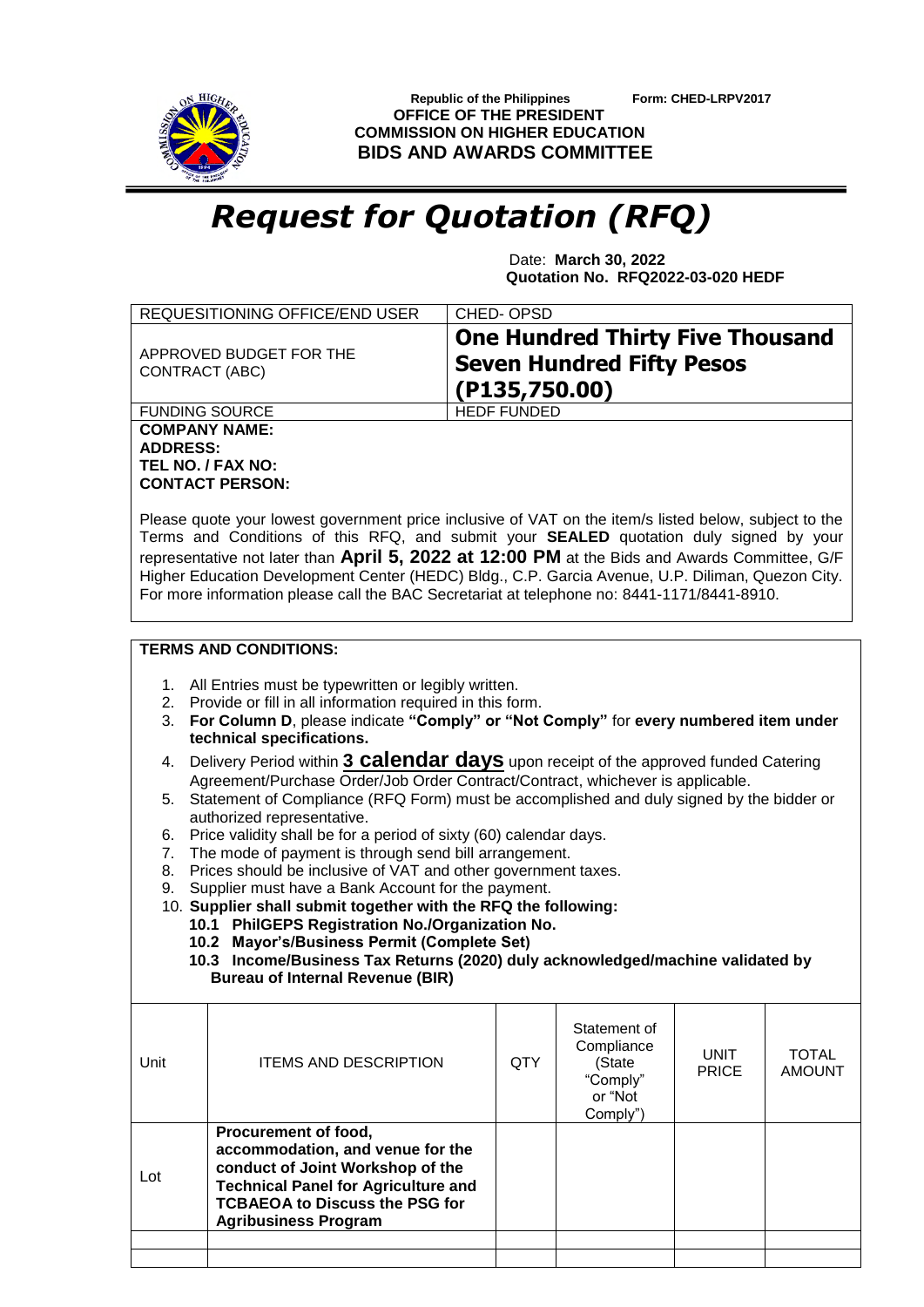|          | <b>Technical Specifications:</b>        |  |  |
|----------|-----------------------------------------|--|--|
| 1.       | Date: May 23-25, 2022                   |  |  |
| 2.       | Food, Accommodation, and                |  |  |
|          | Venue                                   |  |  |
| 3.       | Preferred Venue: Ortigas                |  |  |
|          |                                         |  |  |
|          | Center                                  |  |  |
|          |                                         |  |  |
| 4.       | No. of pax: Fifteen (15) pax            |  |  |
|          |                                         |  |  |
| 5.       | Accommodation for 15 pax                |  |  |
|          | (twin sharing)                          |  |  |
|          |                                         |  |  |
|          | Check in May 23, 2022 /                 |  |  |
|          | Check out: May 25, 2022                 |  |  |
|          |                                         |  |  |
|          |                                         |  |  |
| 6.       | Food                                    |  |  |
|          |                                         |  |  |
|          | May 23, 2022                            |  |  |
|          | AM Snack/PM Snack for 15                |  |  |
|          | pax                                     |  |  |
|          | <b>Buffet Lunch and Buffet Dinner</b>   |  |  |
|          | for 15 pax                              |  |  |
|          |                                         |  |  |
|          | May 24, 2022                            |  |  |
|          | Breakfast for 15 pax                    |  |  |
|          | AM Snack for 15 pax                     |  |  |
|          |                                         |  |  |
|          | Buffet Lunch for 15 pax                 |  |  |
|          | PM Snack for 15 pax                     |  |  |
|          | Buffet Dinner for 15 pax                |  |  |
|          |                                         |  |  |
|          | May 25, 2022                            |  |  |
|          | Breakfast for 15 pax                    |  |  |
|          | AM Snack for 15 pax                     |  |  |
|          | Buffet Lunch for 15 pax                 |  |  |
|          |                                         |  |  |
|          | PM Snack for 15 pax                     |  |  |
|          |                                         |  |  |
|          |                                         |  |  |
| 7.       | Venue (compliant with IATF              |  |  |
|          | Rules) with Safety Seal                 |  |  |
|          |                                         |  |  |
|          | Free flowing coffee                     |  |  |
|          | Free use of function room (no extra     |  |  |
|          | charge in excess of 8 hours)            |  |  |
|          | Free use of projector and extension     |  |  |
| cords    |                                         |  |  |
|          | Free flowing coffee, tea and water      |  |  |
|          | Free notepads and pens                  |  |  |
|          |                                         |  |  |
|          | Free candies and nuts                   |  |  |
|          | Free use of electricity for laptops and |  |  |
| printers |                                         |  |  |
|          |                                         |  |  |
|          |                                         |  |  |
| 8.       | Complimentary parking                   |  |  |
|          |                                         |  |  |
| 9.       | With strong wifi connection             |  |  |
|          |                                         |  |  |
|          |                                         |  |  |
|          | 10. No gambling establishment           |  |  |
|          | within the hotel premises               |  |  |
|          |                                         |  |  |
|          | 11. No advance deposit required         |  |  |
|          |                                         |  |  |
|          | 12. Billing Statement is to be          |  |  |
|          | settled immediately after               |  |  |
|          |                                         |  |  |
|          | receipt of statement of account         |  |  |